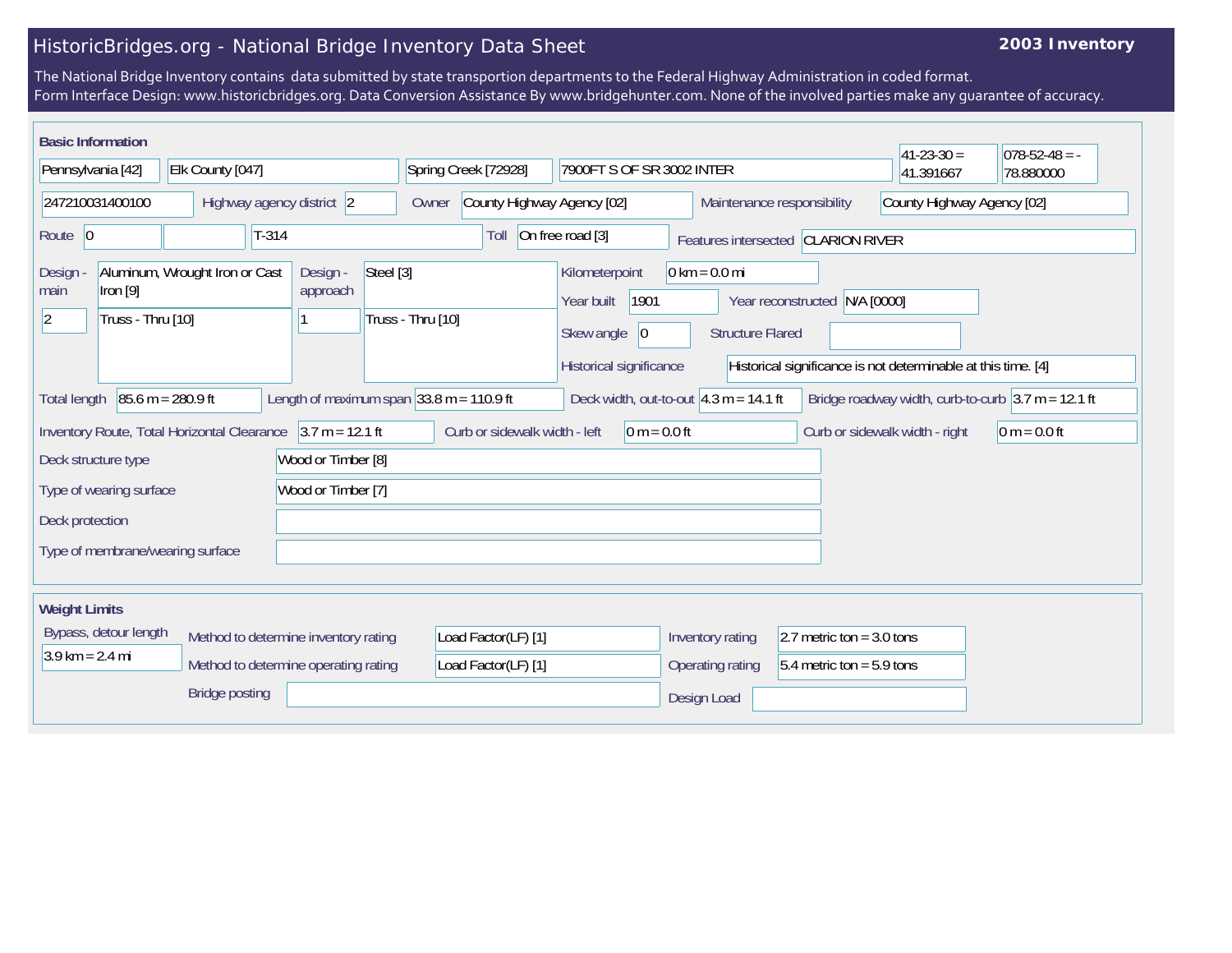| <b>Functional Details</b>                                                                                                                                |                                                                                          |  |  |  |  |  |  |  |  |
|----------------------------------------------------------------------------------------------------------------------------------------------------------|------------------------------------------------------------------------------------------|--|--|--|--|--|--|--|--|
| Year 1985<br> 47 <br>2023<br>Average Daily Traffic<br> 42 <br>Average daily truck traffi   0<br>Future average daily traffic<br>%<br>Year                |                                                                                          |  |  |  |  |  |  |  |  |
| Road classification<br>Local (Rural) [09]                                                                                                                | Approach roadway width<br>$6.1 m = 20.0 ft$<br>Lanes on structure 1                      |  |  |  |  |  |  |  |  |
| Type of service on bridge Highway [1]                                                                                                                    | Bridge median<br>Direction of traffic 2 - way traffic [2]                                |  |  |  |  |  |  |  |  |
| No parallel structure exists. [N]<br>Parallel structure designation                                                                                      |                                                                                          |  |  |  |  |  |  |  |  |
| Waterway [5]<br>Type of service under bridge                                                                                                             | 0 <br>Navigation control<br>Lanes under structure                                        |  |  |  |  |  |  |  |  |
| $0 = N/A$<br>Navigation vertical clearanc                                                                                                                | Navigation horizontal clearance $ 0 = N/A $                                              |  |  |  |  |  |  |  |  |
| Minimum navigation vertical clearance, vertical lift bridge $\vert$ 0 m = 0.0 ft<br>Minimum vertical clearance over bridge roadway<br>$4.26$ m = 14.0 ft |                                                                                          |  |  |  |  |  |  |  |  |
| Minimum lateral underclearance reference feature Feature not a highway or railroad [N]                                                                   |                                                                                          |  |  |  |  |  |  |  |  |
| Minimum lateral underclearance on right 99.9 = Unlimited                                                                                                 | Minimum lateral underclearance on left $0 = N/A$                                         |  |  |  |  |  |  |  |  |
| Minimum Vertical Underclearance $ 0 = N/A$                                                                                                               | Minimum vertical underclearance reference feature Feature not a highway or railroad [N]  |  |  |  |  |  |  |  |  |
| Appraisal ratings - underclearances N/A [N]                                                                                                              |                                                                                          |  |  |  |  |  |  |  |  |
|                                                                                                                                                          |                                                                                          |  |  |  |  |  |  |  |  |
| <b>Repair and Replacement Plans</b>                                                                                                                      |                                                                                          |  |  |  |  |  |  |  |  |
| Type of work to be performed                                                                                                                             | Work to be done by contract [1]<br>Work done by                                          |  |  |  |  |  |  |  |  |
| Replacement of bridge or other structure because<br>of substandard load carrying capacity or substantial                                                 | 1402000<br>Bridge improvement cost<br>762000<br>Roadway improvement cost                 |  |  |  |  |  |  |  |  |
| bridge roadway geometry. [31]                                                                                                                            | $267.9 m = 879.0 ft$<br>Length of structure improvement<br>Total project cost<br>3494000 |  |  |  |  |  |  |  |  |
|                                                                                                                                                          | Year of improvement cost estimate<br>1996                                                |  |  |  |  |  |  |  |  |
|                                                                                                                                                          | Border bridge - state<br>Border bridge - percent responsibility of other state           |  |  |  |  |  |  |  |  |
|                                                                                                                                                          | Border bridge - structure number                                                         |  |  |  |  |  |  |  |  |